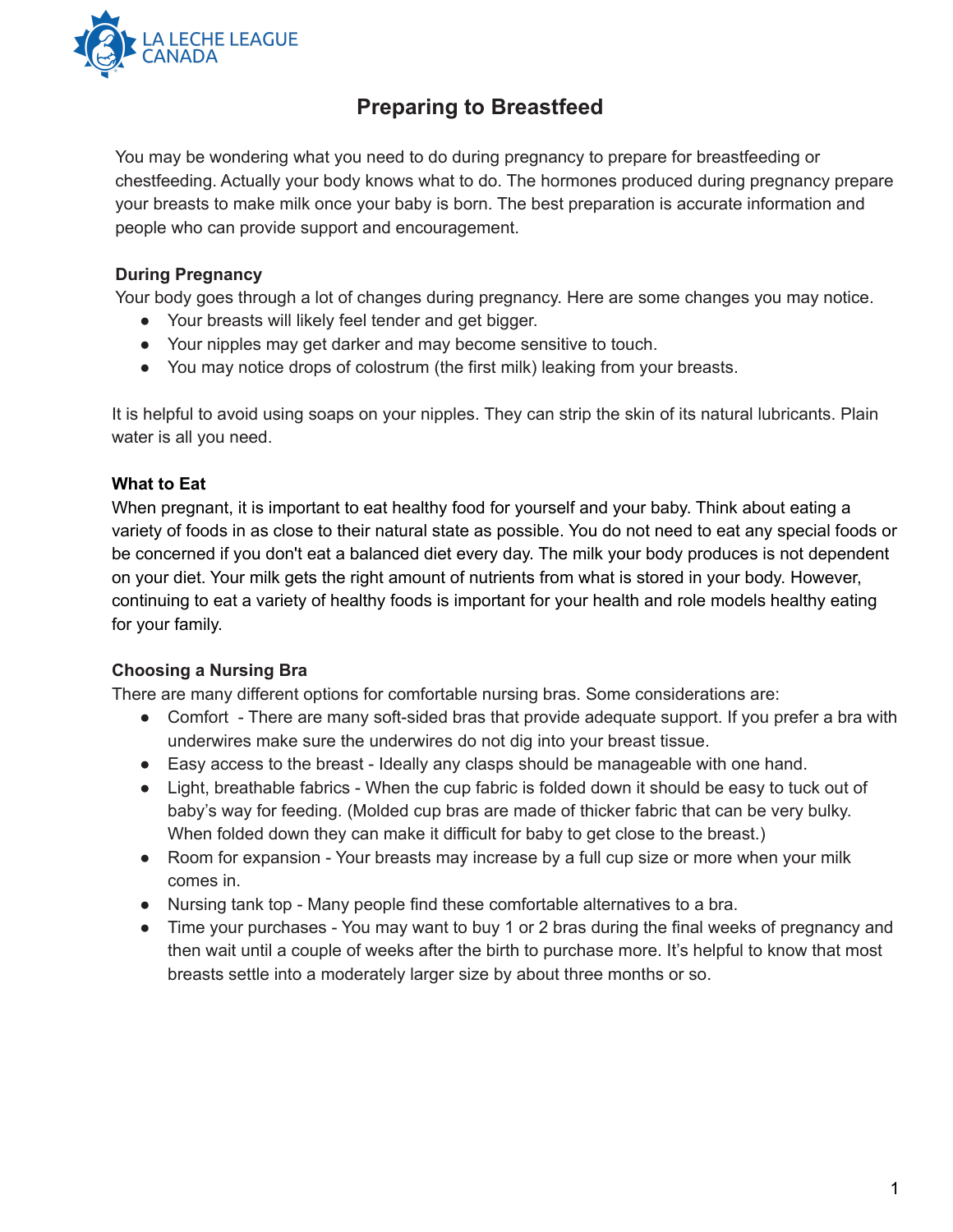

## **Clothing Options**

Skin-to-skin contact in the early days makes learning to breastfeed easier. For more information see [https://www.llli.org/breastfeeding-info/skin-skin-care/.](https://www.llli.org/breastfeeding-info/skin-skin-care/) No special clothes are needed! Around the house, wearing a shirt or nightshirt that opens at the front allows parents to easily hold baby skin to skin. When it's time to get dressed to go out, there are lots of options. Mothers and parents all over the world breastfeed in a wide variety of outfits. When wearing two-piece outfits, tops can be lifted from the bottom. Or If the neck opening is wide enough, they can be pulled down from the top. Some people like to wear a light cardigan-style sweater, unbuttoned shirt, or zip-up sweatshirt. It can cover the side of your body while your baby is feeding. You can decide what will work best for you. Specialty breastfeeding clothes are available but many people breastfeed comfortably for years without any special clothing.

#### **Nipple Size and Shape**

Nipples come in all shapes and sizes. Almost all are perfectly fine for breastfeeding. Nipples can vary in diameter from small to large. They can also vary in length from short to long. Some nipples protrude while at rest and when touched. There are nipples that appear flat at rest but protrude when touched. Others remain flat even when touched. Some nipples appear to be inverted at rest, like they are sunken into the breast. However, when the areola (dark area around the nipple) is gently squeezed about 2.5 cm behind the base of the nipple, the nipple becomes erect. Truly inverted nipples do not protrude/evert and may retract even more when the areola is gently squeezed. If you think you have truly inverted nipples, consult a healthcare provider while pregnant. Consider seeing an International Board Certified Lactation Consultant (IBCLC) after the birth if your baby is having difficulty latching.

Some women with inverted nipples wonder if this will impact breastfeeding. The good news is that babies can latch onto inverted nipples and breastfeed very successfully. Usually no special preparation is needed. Babies have several natural reflexes that help them to latch onto the breast even without a protruding nipple.

Sometimes nursing parents are told that because their nipples are inverted that they should use a nipple shield or bottle-feed. There is no evidence to support this. Once babies are exposed to a firm silicone nipple it can make it more difficult for them to grasp their parents' bare nipples whether they protrude or not. Instead, the recommendation is to use the laid-back feeding position and allow baby a lot of skin-to-skin time. In this position it's easier for babies to latch. You can help your baby, if needed. When babies are latched well, they are usually able to draw the nipple deep into their mouths. Over time the tissues of the nipple and areola are stretched. Occasionally, the tugging sensation may be slightly uncomfortable, as the nipple is drawn out. This discomfort usually passes within a few weeks.

If your baby has been exposed to artificial nipples, including a pacifier, and is struggling to latch well onto the breast, there are techniques that can be used to help draw out an inverted nipple. For more information see "Inverted Nipples and Flat Nipples"

[https://www.llli.org/breastfeeding-info/inverted-flat-nipples/.](https://www.llli.org/breastfeeding-info/inverted-flat-nipples/)